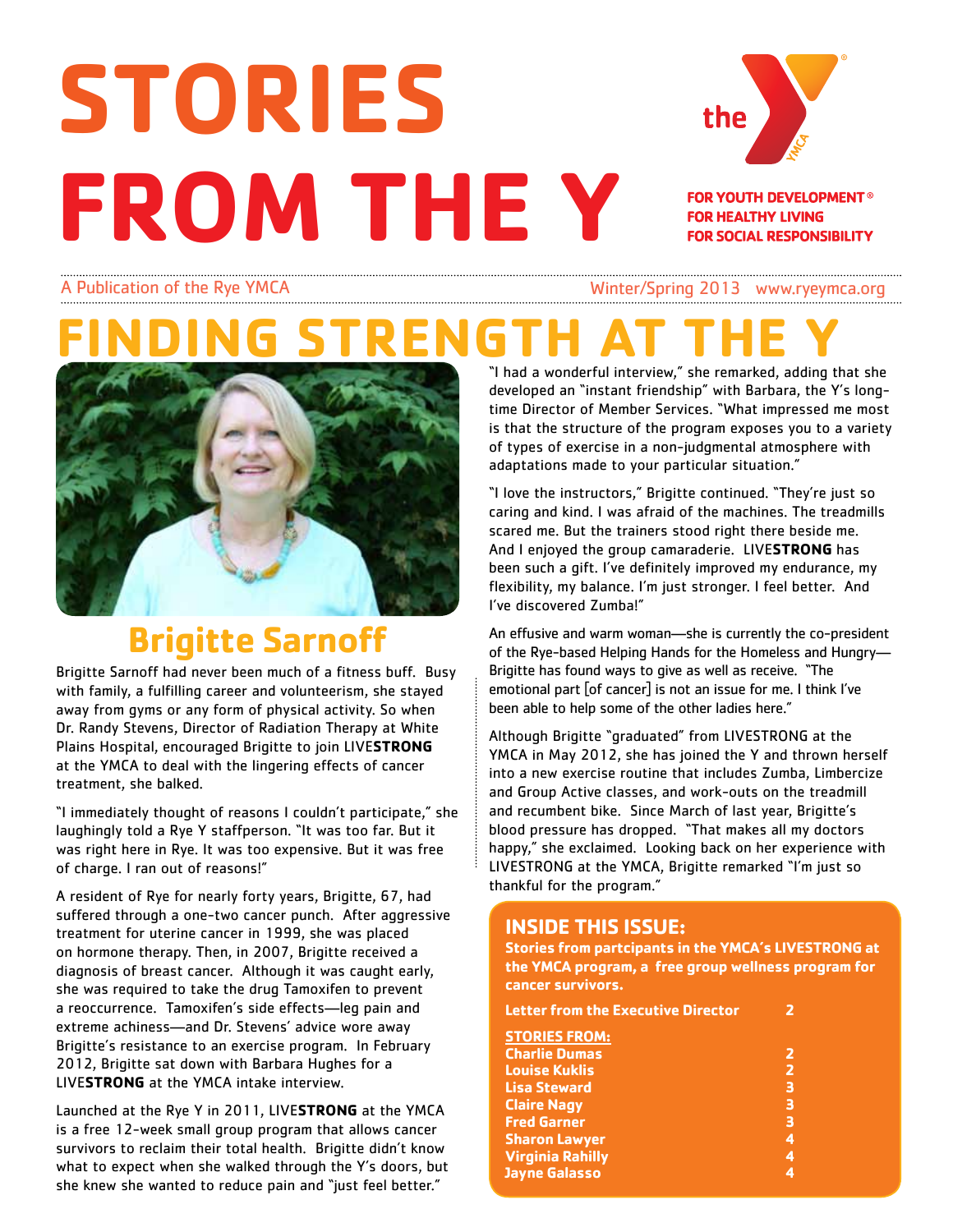### **LETTER FROM THE EXECUTIVE DIRECTOR Louise Kuklis**

Dear Friends,

Almost everyone has been touched by cancer: a friend, a parent, a spouse or even one's own brush with this terrible disease. Our LIVE**STRONG** at the YMCA program helps cancer survivors at different points on the road to recovery reclaim their total health.



In this issue of Rye Y Stories, we share their stories. We hope that you are as impressed by their optimism and determination as we have been.

### Sincerely, Gregg Howells Executive Director

LIVE**STRONG** AT THE YMCA is a **FREE** 12-week, small group program designed for adult cancer survivors. Participants work with Y staff who are trained in supportive cancer care to safely achieve their goals, including building muscle mass and strength; increasing flexibility and endurance; and improving confidence and self-esteem.

By focusing on the whole person and not the disease, LIVE**STRONG** at the YMCA is helping people move beyond cancer in spirit, mind and body.

### **Charlie Dumas**



When I was diagnosed with Non-Hodgekins Lymphoma in September 2010, I stopped going to the gym, partly because it had become unaffordable and partly because the diagnosis gave me an excuse. I wasn't eating correctly, mostly cheaper comfort food. I had let myself go.

In May 2012, I joined the LIVE**STRONG** at the YMCA class. The supportive atmosphere at the Rye YMCA made a big difference. During the LIVE**STRONG** program, I found out about the YMCA's Diabetes Prevention Program and my wife and I signed up. The Diabetes Prevention Program helped turn my life around. There I was accountable for my progress. I've been so pleased with the results and the support I've received.

The minute I walked into the Y I was so impressed by the welcoming environment. I've always been intimidated by the competitive environment in gyms. The staff here all made me feel welcome and comfortable – from the people at the front desk to upstairs



in the Fitness Center. I love seeing so many ages and stages – from little kids to older people - mingling together. It was great to see how the Y was a lifeline during the storm. I really felt like I was a part of a community.

I started LIVE**STRONG** at the YMCA in September and it has been terrific. I still get chemo once a month and everyone in the program has been very flexible and supportive about that. I've been encouraged to push myself and try new things. I never thought I could use weight machines or participate in a Zumba or a Spin class. I've cycled before but the idea of a Spin class seemed so scary until I did it here. All my life my arms have jiggled and now the muscles in my arms are really getting strong!

In the past, I was somebody who was the last person picked for sports. I always felt like the klutz. This is the first place where I've felt like I can be a fit person.



**Rye Y Staff participating in LIVESTRONG Day**

LIVE**STRONG** started me on the road to health.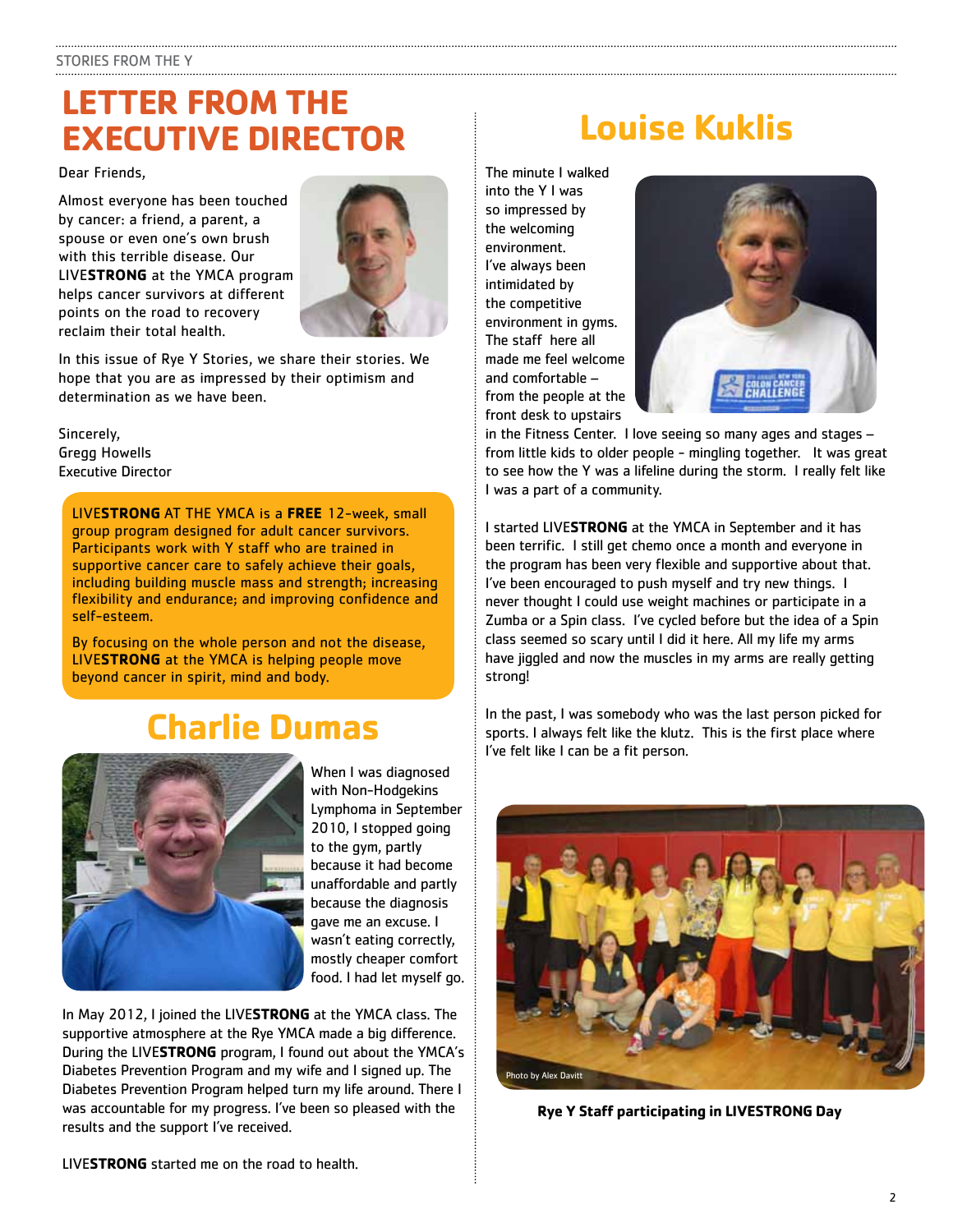### **Lisa Steward**



I was always physically active. I did Pilates twice a week and walked three miles every day. But in December 2008, I was forced into early retirement by the company

I worked for. I was very depressed staying at home doing nothing. In 2009, I was diagnosed with breast cancer for the second time and had my hip replaced.

I loved being in the LIVE**STRONG** at the YMCA program. The work-outs were great. The people were very nice. Exercising helped me with the depression. I really enjoyed coming to the YMCA every week and going to the Wainwright House for the Zumba and Limbercize classes. My thanks to all at the Rye Y.



### **Claire Nagy**

Although I had been swimming at the Y for 2-3 years, I felt that I needed more exercise. In addition to the breast cancer, I had heart surgery two times and I felt sluggish—I was not physically fit. In the beginning of the LIVE**STRONG** at the YMCA program, I got overwhelmed.



I wished I could be finished soon!

At the end, I was happy I went through it because I got stronger and have better muscle tone. I also learned how to exercise. Before, I just sat on the machine and biked and biked. But through the program I learned more efficient ways to use the machine. I can take what I learned and use it when I exercise now. Everybody was nice, they motivated us.

### **Fred Garner**

It's nice that all of the LIVE**STRONG** at the YMCA participants are on common ground and we can all have that one common factor. It is a nice way to build friendships. They understand what you're going through and you understand what they're going through.



The medication and treatment for cancer is difficult physically and mentally. LIVE**STRONG** at the YMCA covers Mind, Body, Spirit - taking care of the whole person.

I appreciate all who have made this program a success. The program truly changed my life and is helping me fight cancer that has returned once again.